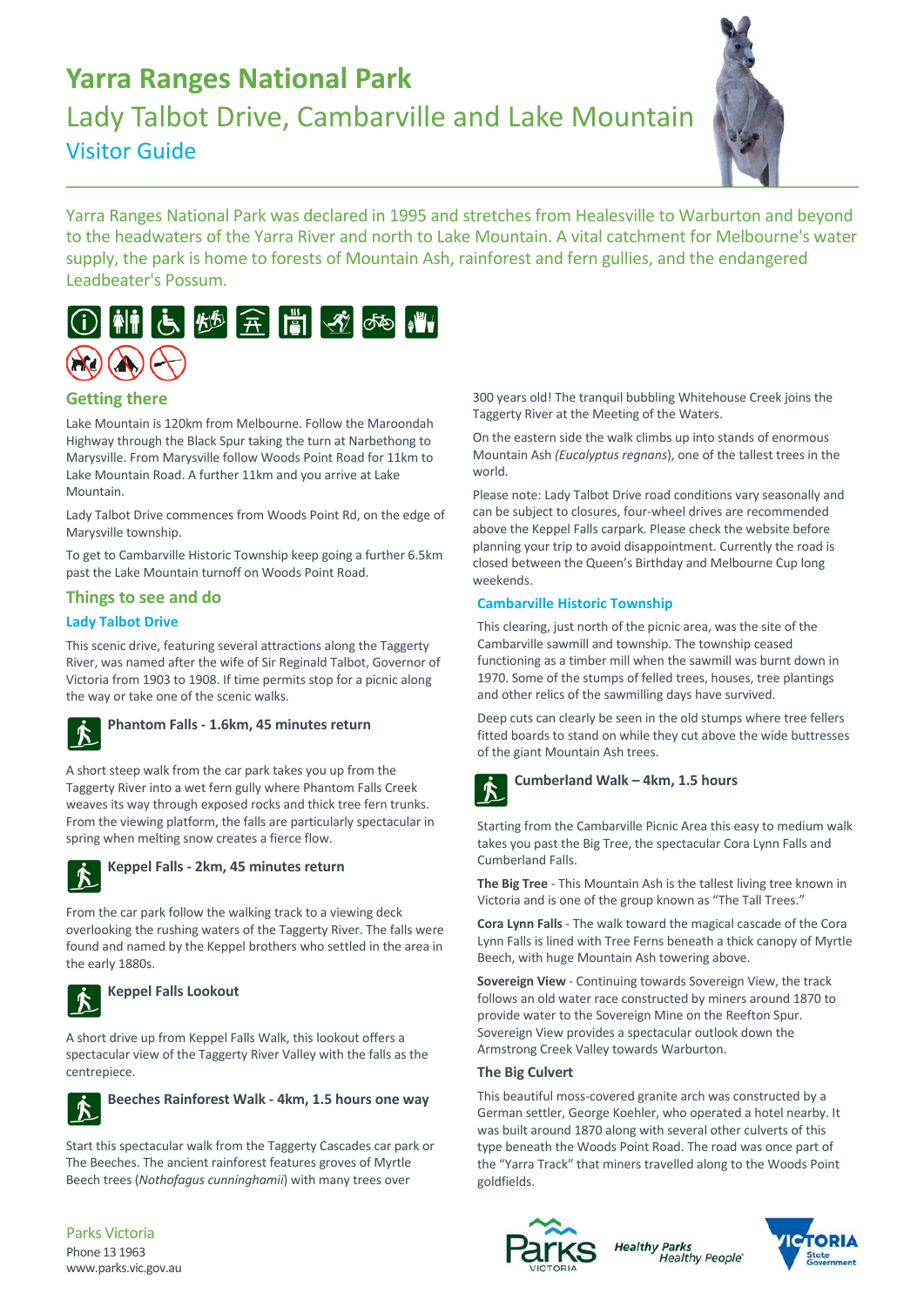## **Lake Mountain**

Lake Mountain has more than 40km of subalpine tracks and ski trails open to walkers through the summer months. Several lookout points on the mountain offer panoramic views of the

Victorian Alps to the east, and Melbourne and the surrounding foothills of the Great Dividing Range to the west.

From November to March, wildflowers bloom in a succession of bright colours and fill the air with perfume.

Picnicking on Lake Mountain is a popular way to escape the summer heat with the temperature averaging 10 degrees cooler than Melbourne.

When snow falls, Lake Mountain is transformed into a crosscountry ski resort, offering 37km of groomed ski trails to explore. The resort has ski, toboggan and snow shoe hire, a ski school, first aid centre, as well as the information centre and bistro.

During the snow season a fee is charged for entry to the alpine resort.

For snow season information please obtain a Lake Mountain snow brochure from the Marysville Visitor Information Centre or Lake Mountain Alpine Resort Visitor Centre.

Lake Mountain Alpine Resort administration is open weekdays between 8.00am and 4.30pm. For more information, go to www.lakemountainresort.com.au

## **Walking**

All walks start from the main car park and visitor centre. The walks at Lake Mountain highlight the alpine regeneration from the Black Saturday bushfires and offer something different for all times of year.

During the designated snow season, ski trails are managed for skiing only. Walking on the ski trails during this time is prohibited. Lake Mountain Summit and Summit Loop Walk are open to walkers all year around.



## **Lake Mountain Summit ‐ 900 metres one way**

From the car park the track rises steeply for 200m before levelling to a gentle incline to the summit. Fifty metres before the summit a short track off to the right leads to the Marysville Lookout. Return to the car park the same way.



## **Summit Loop Walk – 4km one way**

This walk starts with the track to the summit then winds its way under pristine snow gum canopy, taking in three spectacular lookouts, lichen covered granite rock faces and a small alpine bog.

From the summit the track leads 300m to the Alps Lookout. After another 800m the track arrives at a junction. The right track continues the loop via the rock platform of Taggerty Valley View, back to the summit and car park. To see Sherlocks Lookout take the left track for 100m, but remember to return to the junction to find the return track.

## **Walks on ski trails**

The ski trails are all five metres wide, grass covered and gently undulating providing easy walking. The following two walks provide amazing examples of regeneration from fire



#### **Leadbeaters Loop Walk – 4km circuit**

This easy loop walk starts on Echo Flat Ski Trail, passing the Snow Gauge and Helicopter Flat, before arriving at The Camp. From The Camp the walk winds back via Snow Gum Trail, then onto Home Trail and back to the car park. Signs along the way highlight various themes, including forest regeneration.



This walk is designed as an all day walk with plenty of resting places for picnics and views along the way. The walk starts on Royston Trail leaving from the lower car park behind the Ski Patrol Centre.

At Triangle Junction, continue along Panorama Trail to Crossways and past Panorama Lookout back to Crossways. Heading back towards Triangle Junction the walk now turns left down Upper Muster Trail to arrive at The Gap. It then follows Woollybutt Trail onto Jubilee Trail. After winding around the full length of Jubilee Trail it arrives at The Camp.

The return follows Snow Gum Trail past Helicopter Flat and turns left at Home Trail before arriving back at the car park.



**Keppel Hut – 8km, 3 hours one way**

Keppel Hut has been re‐built since the 2009 fires and is accessible via Lake Mountain ski trails. This walk starts past Crossways at the junction of Panorama Trail and Hut Trail. Follow Hut Trail, then Boundary Walking Track until you reach Keppel Hut or access by 4WD via Marysville State Forest.

#### **Mountain Bike Trails**

There is a network of mountain bike trails at Lake Mountain. These trails offer a single track alternative to riders, with the 10km Granite Grind loop becoming more and more popular. For further information about the trails, pick up a mountain bike trail map from the Lake Mountain Visitor Centre or go to www.lakemountainresort.com.au

## **Caring for the park**

Help us look after your park by following these guidelines:

- Yarra Ranges National Park encompasses major closed catchments for Melbourne's pure water supply. It is vital that everyone helps the prevention of pollution and fire. Take notice of signs stating No Public Access.
- Please take rubbish with you for recycling and disposal.
- All native plants and animals are protected by law. Please do not disturb them in any way.
- Dogs and other pets are not permitted in Yarra Ranges National Park, Donnellys Weir or Badger Weir.
- Feeding of birds and other wildlife is not permitted.
- Firearms and other weapons are prohibited.